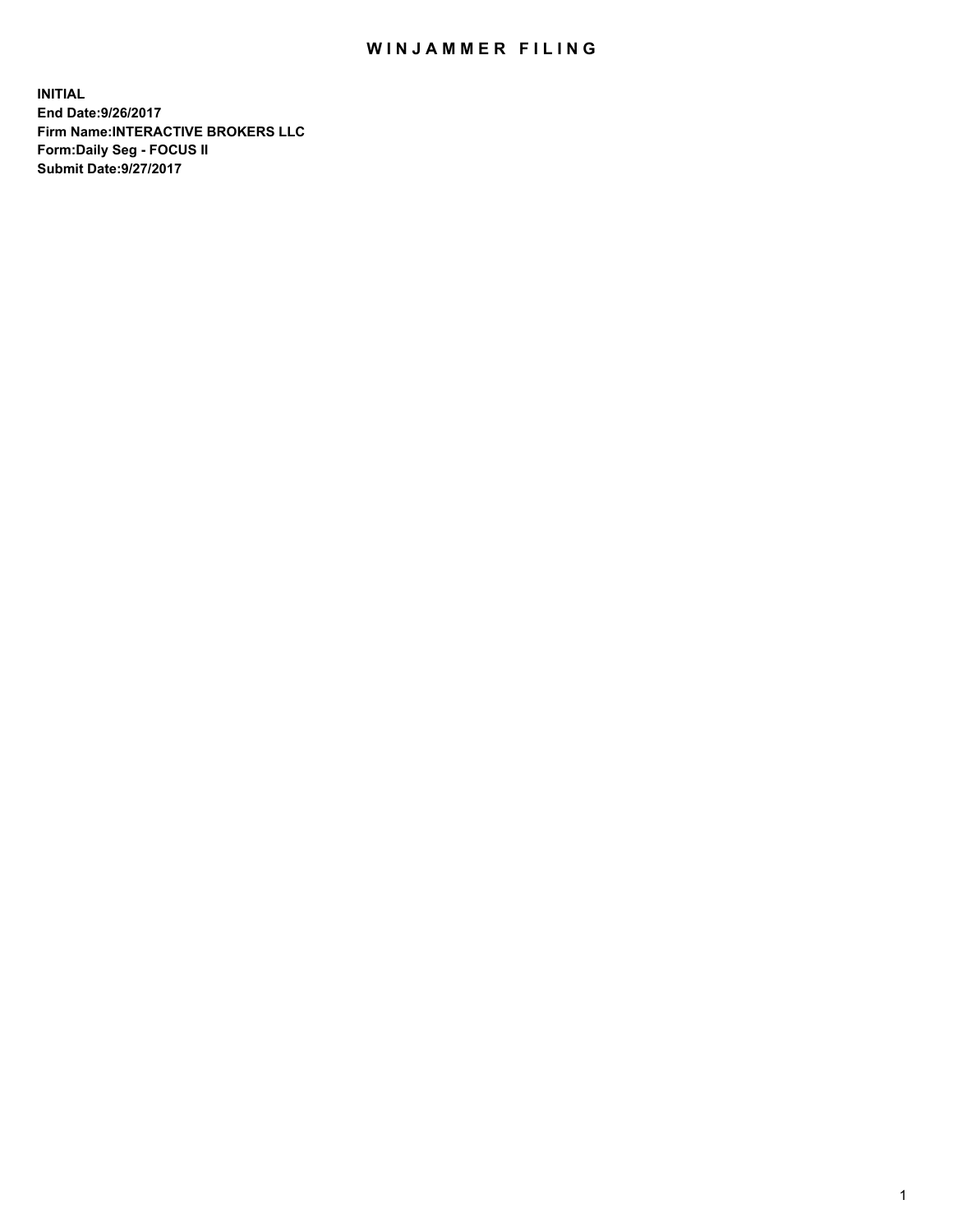## **INITIAL End Date:9/26/2017 Firm Name:INTERACTIVE BROKERS LLC Form:Daily Seg - FOCUS II Submit Date:9/27/2017 Daily Segregation - Cover Page**

| Name of Company<br><b>Contact Name</b><br><b>Contact Phone Number</b><br><b>Contact Email Address</b>                                                                                                                                                                                                                          | <b>INTERACTIVE BROKERS LLC</b><br>James Menicucci<br>203-618-8085<br>jmenicucci@interactivebrokers.c<br>om |
|--------------------------------------------------------------------------------------------------------------------------------------------------------------------------------------------------------------------------------------------------------------------------------------------------------------------------------|------------------------------------------------------------------------------------------------------------|
| FCM's Customer Segregated Funds Residual Interest Target (choose one):<br>a. Minimum dollar amount: ; or<br>b. Minimum percentage of customer segregated funds required:%; or<br>c. Dollar amount range between: and; or<br>d. Percentage range of customer segregated funds required between:% and%.                          | $\overline{\mathbf{0}}$<br>0<br>155,000,000 245,000,000<br>0 <sub>0</sub>                                  |
| FCM's Customer Secured Amount Funds Residual Interest Target (choose one):<br>a. Minimum dollar amount: ; or<br>b. Minimum percentage of customer secured funds required:%; or<br>c. Dollar amount range between: and; or<br>d. Percentage range of customer secured funds required between:% and%.                            | $\overline{\mathbf{0}}$<br>$\overline{\mathbf{0}}$<br>80,000,000 120,000,000<br>00                         |
| FCM's Cleared Swaps Customer Collateral Residual Interest Target (choose one):<br>a. Minimum dollar amount: ; or<br>b. Minimum percentage of cleared swaps customer collateral required:% ; or<br>c. Dollar amount range between: and; or<br>d. Percentage range of cleared swaps customer collateral required between:% and%. | $\overline{\mathbf{0}}$<br>$\overline{\mathbf{0}}$<br>0 <sub>0</sub><br><u>00</u>                          |

Attach supporting documents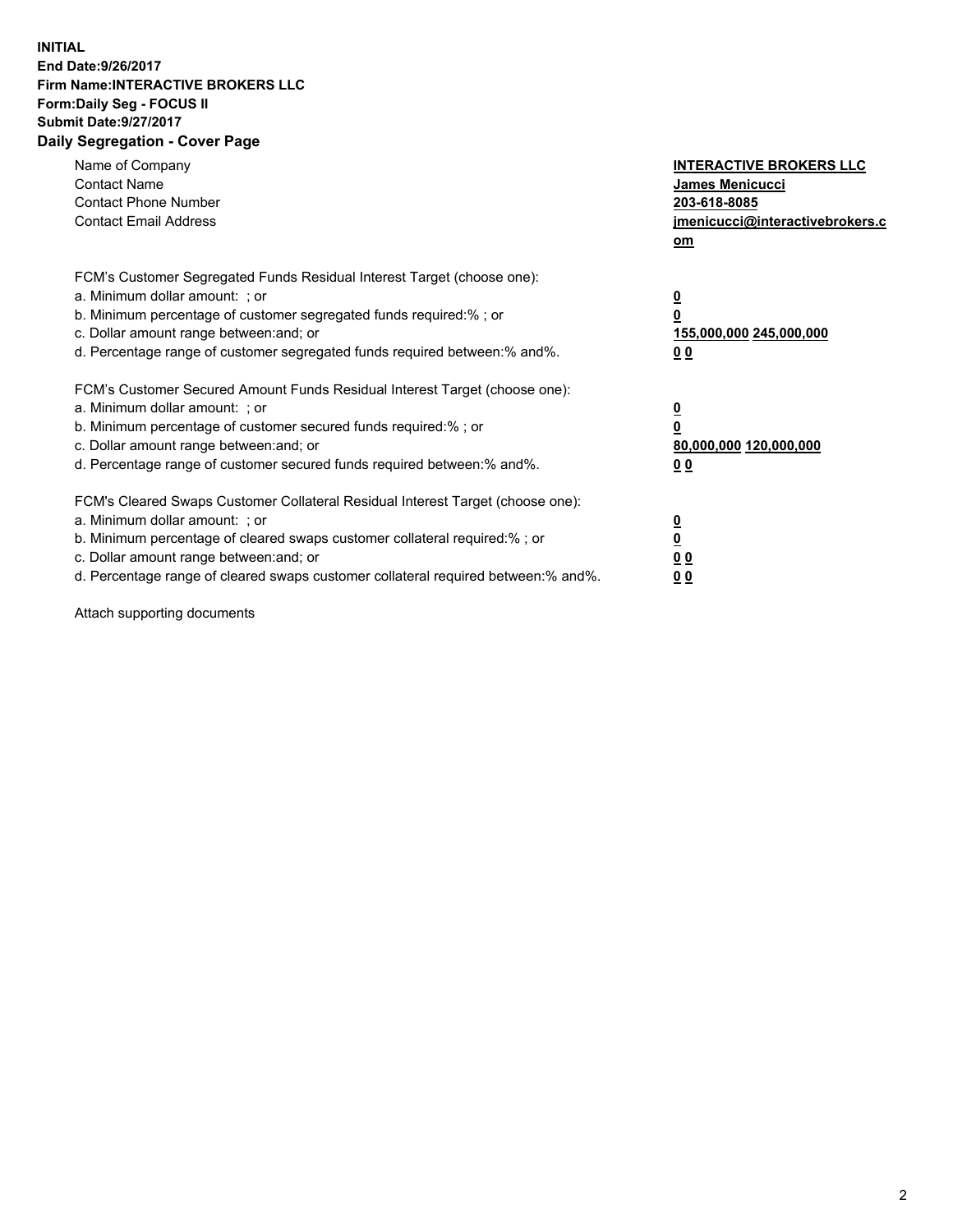## **INITIAL End Date:9/26/2017 Firm Name:INTERACTIVE BROKERS LLC Form:Daily Seg - FOCUS II Submit Date:9/27/2017 Daily Segregation - Secured Amounts**

|     | <b>Pany Ovgrogation Coodrog</b> / 11110ania                                                 |                                  |
|-----|---------------------------------------------------------------------------------------------|----------------------------------|
|     | Foreign Futures and Foreign Options Secured Amounts                                         |                                  |
|     | Amount required to be set aside pursuant to law, rule or regulation of a foreign            | $0$ [7305]                       |
|     | government or a rule of a self-regulatory organization authorized thereunder                |                                  |
| 1.  | Net ledger balance - Foreign Futures and Foreign Option Trading - All Customers             |                                  |
|     | A. Cash                                                                                     | 385,012,034 [7315]               |
|     | B. Securities (at market)                                                                   | $0$ [7317]                       |
| 2.  | Net unrealized profit (loss) in open futures contracts traded on a foreign board of trade   | -380,045 [7325]                  |
| 3.  | Exchange traded options                                                                     |                                  |
|     | a. Market value of open option contracts purchased on a foreign board of trade              | 53,044 [7335]                    |
|     | b. Market value of open contracts granted (sold) on a foreign board of trade                | -96,085 [7337]                   |
| 4.  | Net equity (deficit) (add lines 1.2. and 3.)                                                | 384,588,948 [7345]               |
| 5.  | Account liquidating to a deficit and account with a debit balances - gross amount           | 2,611 [7351]                     |
|     | Less: amount offset by customer owned securities                                            |                                  |
| 6.  |                                                                                             | 0 [7352] 2,611 [7354]            |
|     | Amount required to be set aside as the secured amount - Net Liquidating Equity              | 384,591,559 [7355]               |
|     | Method (add lines 4 and 5)                                                                  |                                  |
| 7.  | Greater of amount required to be set aside pursuant to foreign jurisdiction (above) or line | 384,591,559 [7360]               |
|     | 6.                                                                                          |                                  |
|     | FUNDS DEPOSITED IN SEPARATE REGULATION 30.7 ACCOUNTS                                        |                                  |
| 1.  | Cash in banks                                                                               |                                  |
|     | A. Banks located in the United States                                                       | 93,877,309 [7500]                |
|     | B. Other banks qualified under Regulation 30.7                                              | 0 [7520] 93,877,309 [7530]       |
| 2.  | Securities                                                                                  |                                  |
|     | A. In safekeeping with banks located in the United States                                   | 343,826,320 [7540]               |
|     | B. In safekeeping with other banks qualified under Regulation 30.7                          | 0 [7560] 343,826,320 [7570]      |
| 3.  | Equities with registered futures commission merchants                                       |                                  |
|     | A. Cash                                                                                     | $0$ [7580]                       |
|     | <b>B.</b> Securities                                                                        | $0$ [7590]                       |
|     | C. Unrealized gain (loss) on open futures contracts                                         | $0$ [7600]                       |
|     | D. Value of long option contracts                                                           | $0$ [7610]                       |
|     | E. Value of short option contracts                                                          | 0 [7615] 0 [7620]                |
| 4.  | Amounts held by clearing organizations of foreign boards of trade                           |                                  |
|     | A. Cash                                                                                     | $0$ [7640]                       |
|     | <b>B.</b> Securities                                                                        | $0$ [7650]                       |
|     | C. Amount due to (from) clearing organization - daily variation                             | $0$ [7660]                       |
|     | D. Value of long option contracts                                                           | $0$ [7670]                       |
|     | E. Value of short option contracts                                                          | 0 [7675] 0 [7680]                |
| 5.  | Amounts held by members of foreign boards of trade                                          |                                  |
|     | A. Cash                                                                                     | 78,132,008 [7700]                |
|     | <b>B.</b> Securities                                                                        | $0$ [7710]                       |
|     | C. Unrealized gain (loss) on open futures contracts                                         | 1,806,842 [7720]                 |
|     | D. Value of long option contracts                                                           | 53,044 [7730]                    |
|     | E. Value of short option contracts                                                          | -96,085 [7735] 79,895,809 [7740] |
| 6.  | Amounts with other depositories designated by a foreign board of trade                      | $0$ [7760]                       |
| 7.  | Segregated funds on hand                                                                    | $0$ [7765]                       |
| 8.  | Total funds in separate section 30.7 accounts                                               | 517,599,438 [7770]               |
| 9.  | Excess (deficiency) Set Aside for Secured Amount (subtract line 7 Secured Statement         | 133,007,879 [7380]               |
|     | Page 1 from Line 8)                                                                         |                                  |
| 10. | Management Target Amount for Excess funds in separate section 30.7 accounts                 | 80,000,000 [7780]                |
| 11. | Excess (deficiency) funds in separate 30.7 accounts over (under) Management Target          | 53,007,879 [7785]                |
|     |                                                                                             |                                  |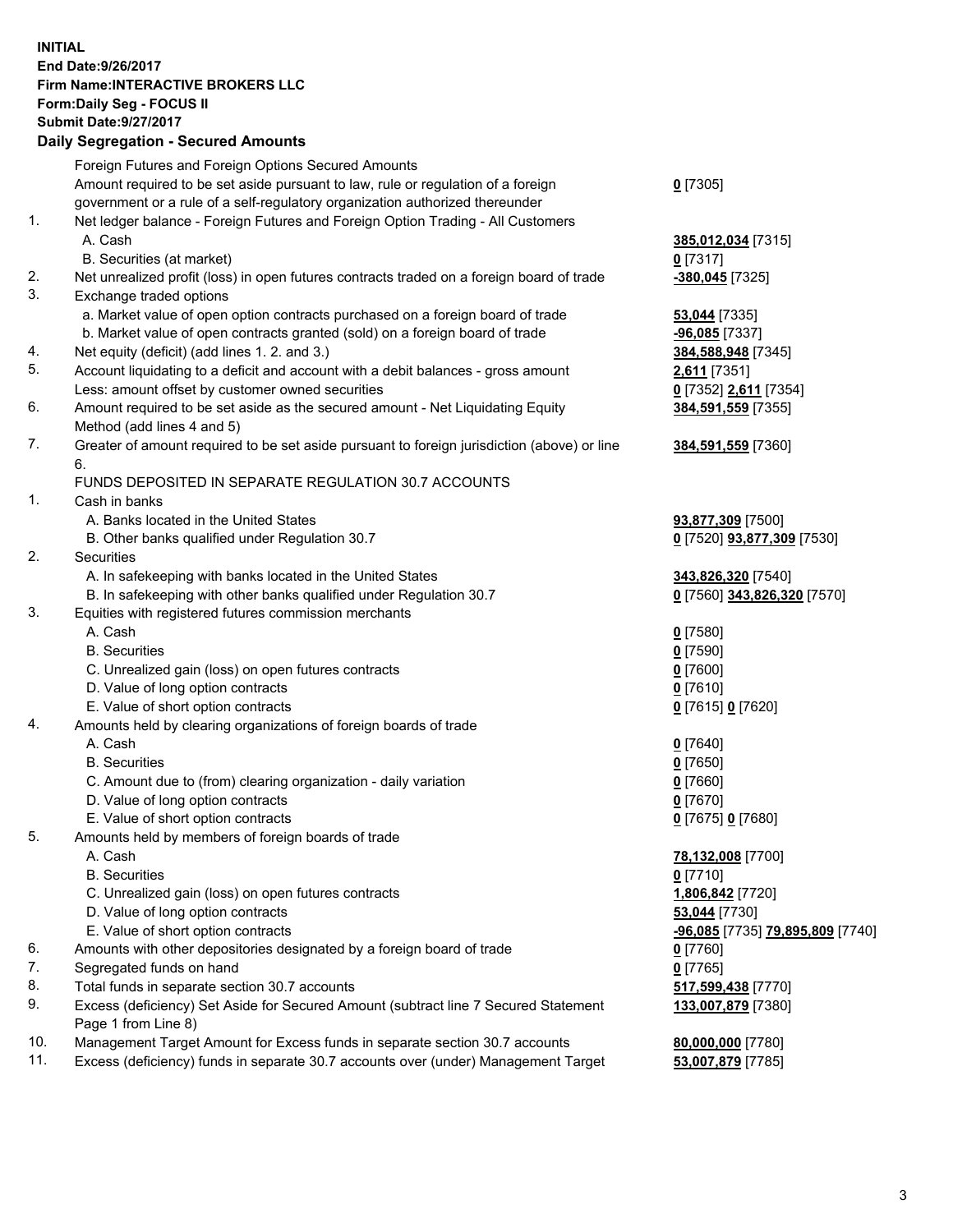**INITIAL End Date:9/26/2017 Firm Name:INTERACTIVE BROKERS LLC Form:Daily Seg - FOCUS II Submit Date:9/27/2017 Daily Segregation - Segregation Statement** SEGREGATION REQUIREMENTS(Section 4d(2) of the CEAct) 1. Net ledger balance A. Cash **4,624,734,853** [7010] B. Securities (at market) **0** [7020] 2. Net unrealized profit (loss) in open futures contracts traded on a contract market **-36,832,319** [7030] 3. Exchange traded options A. Add market value of open option contracts purchased on a contract market **100,467,973** [7032] B. Deduct market value of open option contracts granted (sold) on a contract market **-206,052,691** [7033] 4. Net equity (deficit) (add lines 1, 2 and 3) **4,482,317,816** [7040] 5. Accounts liquidating to a deficit and accounts with debit balances - gross amount **208,490** [7045] Less: amount offset by customer securities **0** [7047] **208,490** [7050] 6. Amount required to be segregated (add lines 4 and 5) **4,482,526,306** [7060] FUNDS IN SEGREGATED ACCOUNTS 7. Deposited in segregated funds bank accounts A. Cash **1,089,827,634** [7070] B. Securities representing investments of customers' funds (at market) **2,321,129,910** [7080] C. Securities held for particular customers or option customers in lieu of cash (at market) **0** [7090] 8. Margins on deposit with derivatives clearing organizations of contract markets A. Cash **522,067,454** [7100] B. Securities representing investments of customers' funds (at market) **848,929,316** [7110] C. Securities held for particular customers or option customers in lieu of cash (at market) **0** [7120] 9. Net settlement from (to) derivatives clearing organizations of contract markets **8,723,772** [7130] 10. Exchange traded options A. Value of open long option contracts **100,452,796** [7132] B. Value of open short option contracts **-206,042,908** [7133] 11. Net equities with other FCMs A. Net liquidating equity **0** [7140] B. Securities representing investments of customers' funds (at market) **0** [7160] C. Securities held for particular customers or option customers in lieu of cash (at market) **0** [7170] 12. Segregated funds on hand **0** [7150] 13. Total amount in segregation (add lines 7 through 12) **4,685,087,974** [7180] 14. Excess (deficiency) funds in segregation (subtract line 6 from line 13) **202,561,668** [7190] 15. Management Target Amount for Excess funds in segregation **155,000,000** [7194]

16. Excess (deficiency) funds in segregation over (under) Management Target Amount Excess

**47,561,668** [7198]